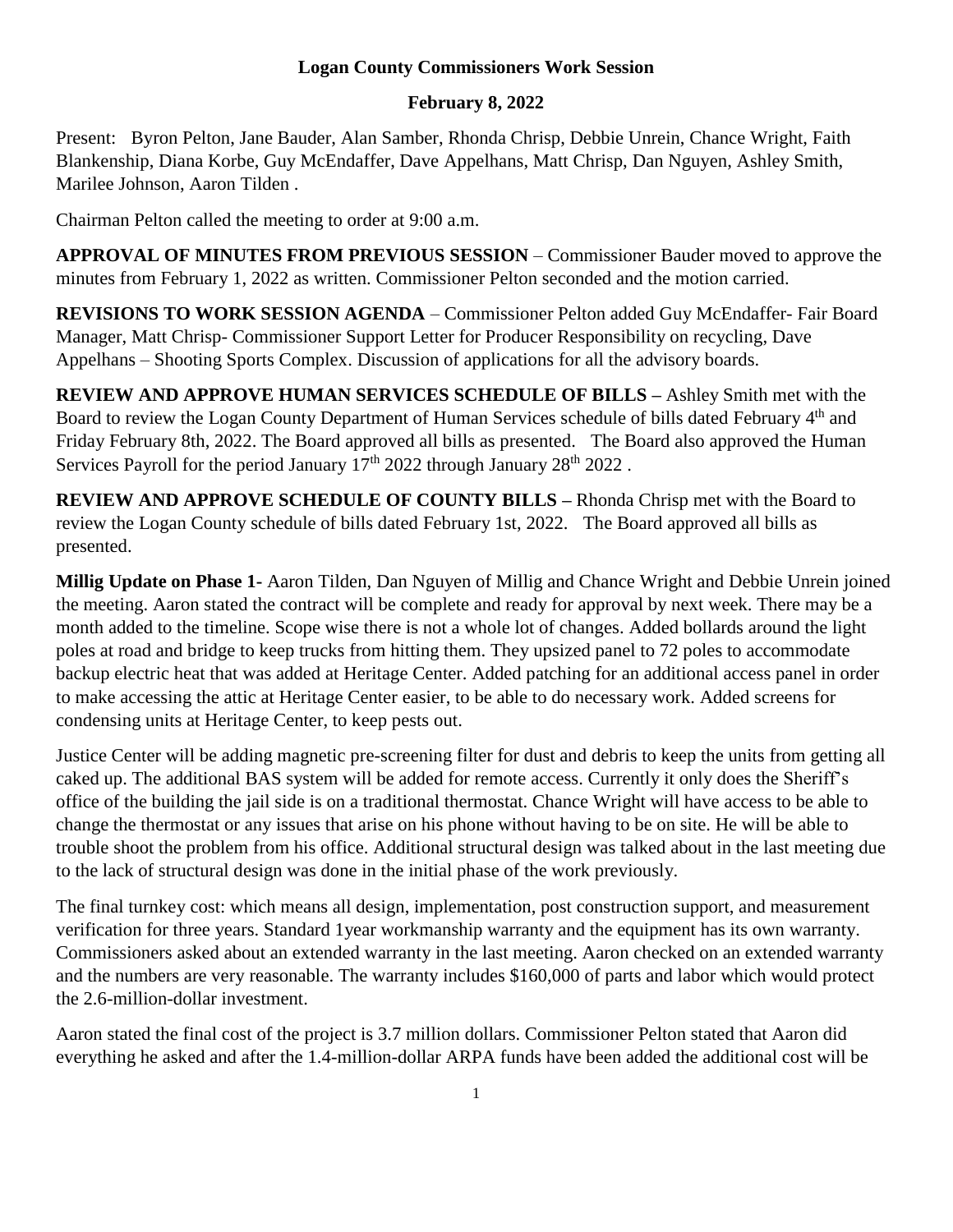2.3 million dollars which does not include the extended warranty. At the end of next year, we should have 4 million dollars in sales tax fund per Debbie Unrein.

Aaron stated the county should see a savings of \$80,000 to \$100,000 dollars, per year, in direct utility saving. \$50,000 in electricity and \$30,000 to \$40,000 in gas and electric at the Justice Center. Aaron said there will be a tracking system to see how much money we will be saving.

Commissioner Pelton asked if the only rebates the county is eligible for is 20,000, Aaron said at this time they are still investigating all rebates the county could be eligible for. Aaron asked Alan to review the final contract. Chance said the warranty looks good. The warranty would cover 5 years for parts and labor and compressor warranty for 10 years. Commissioner Pelton asked Chance about the refrigerate warranty. Chance stated he did not see the need to have the refrigerate warranty. Commissioners Pelton and Commissioner Bauder decided to waive the refrigerate warranty. Commissioner Pelton and Bauder feel all the other warranties look good.

Aaron will meet with Commissioners again in two weeks. Aaron discussed renovation of the Annex. Will be meeting in May to discuss the Phase 2. Aaron discussed the windows of the courthouse and talking to the historical society. Commissioner Bauder asked about the extra \$600,000, Debbie said the extra \$600,000 will come from sales tax. Commissioner Pelton asked when the lighting project at the fairgrounds would be completed, Aaron said it should be done before August.

**Guy McEndaffer Fair Board Manager Update –** Commissioner Pelton said they will be bringing in the fair manager every month till July to give an update to the Commissioners on the fair. Guy stated he had good news regarding the Carnival. Sun Valley Rides had stated they could not find workers for the fair offering \$22.00 per hour. The government has approved to allow workers under the H2B-Visa program, which allowed Sun Valley Rides to hire workers. Guy said the contract on the carnival will be able to be signed. Should see the contract come through in the next week.

Guy is concerned about the liability of using Facebook live. He was concerned about what was said in a December meeting. He is concerned how social media is today and things can get out of hand very fast. Anyone can come to the meeting. The meetings are open to the public. In January Guy said the parade marshal nominee name was almost mentioned on face book live. Guy was concerned about sealed bids being accidently disclosed on face book live. Commissioner Pelton said he would like to discuss this with Commissioner McBride. Guy prefers to have just open public meetings and not have the meetings on face book live. Commissioner Bauder said the reason the Facebook live was started due to the outburst that happened during the meetings and continued in the parking lot. Guy said it will not happen while he is here. Guy feels the composition of the board has changed. Commissioner Pelton said that he hopes of hiring of Guy would help with the conduct of the members. Guy said he felt that a show of hands would be better than a voice vote. The show of hands allows for everyone to be on record. Commissioner Bauder stated that would be a good idea that way you can get a better show of how votes are, yea, nay or abstain. Commissioner Bauder asked Diana Korbe if there was anything else that Guy needs to be aware of. Commissioner Bauder said she felt they would be doing him a favor by keeping Facebook live. Guy stated that he can handle the room and what has happened in the past will not happen with him there.

Commissioner Pelton said Guy may want to discuss the lighting that will be installed at the fairgrounds at the next fair board meeting. It will be controlled by software. It will be lighting like at the stock show. New panels are coming to use for the livestock.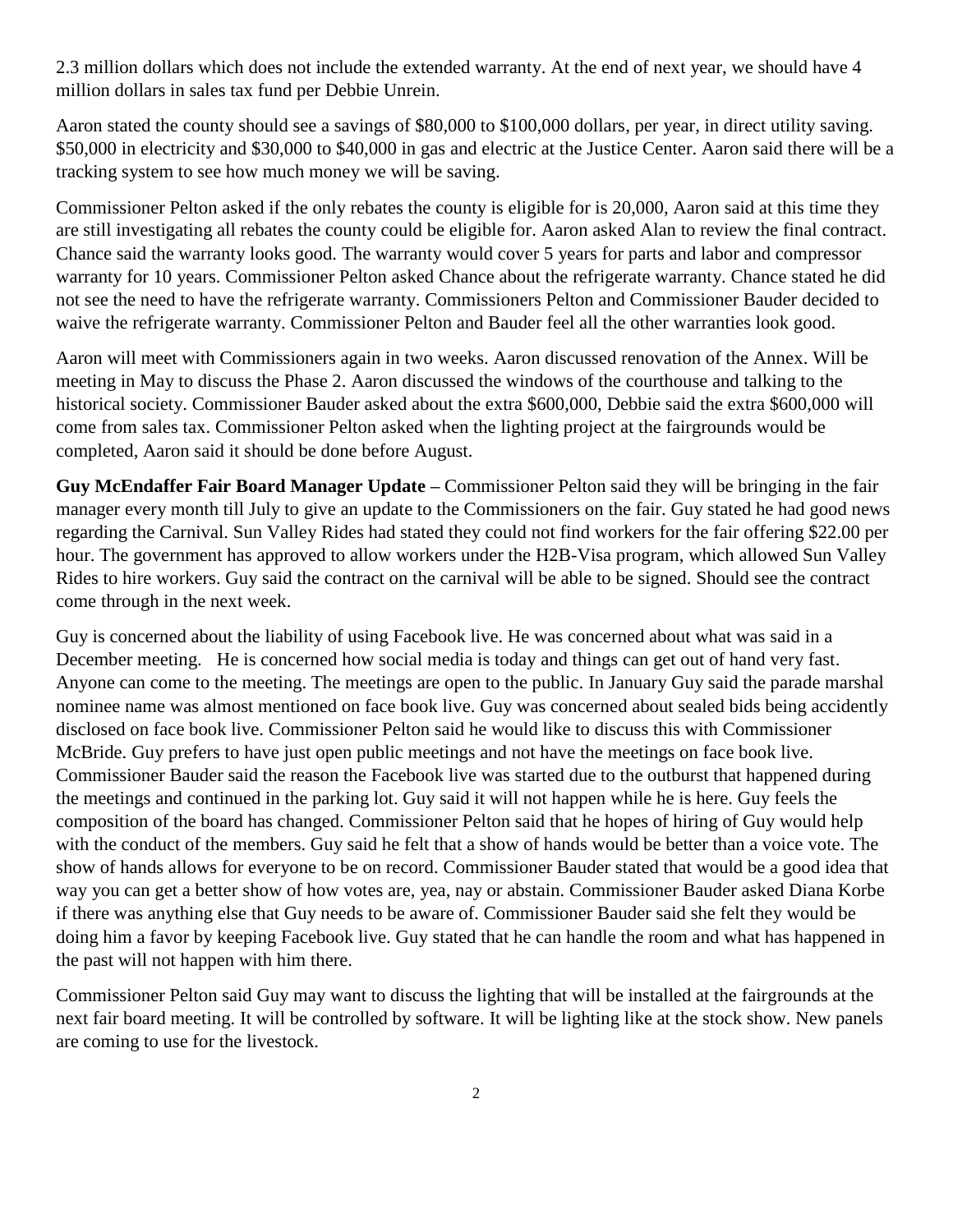It was Guy's recommendation they do not show rabbits this year due to hemorrhagic disease that is going around. There will be no rabbit show this year.

**Dave Appelhans** – We have the preliminary contract that is roughed out. A few things will need to be changed. We are changing from an organizational- Northeast Colorado Sportsman Association to an individual-Ron Egbert. He has established an LLC. We need the exact name for the contract.

He has a suggested price list for the facility. Revenue that was collected, was intended for targets, appeared to be used for prizes which included, leather goods, coolers, and challenge coins for each other. There has been no transparency on the spending. If we go with the suggested numbers that are on the list the county should be operating to the good instead of at a loss. In the past it was operating in the red of at least \$5,000.00.

The only reason why there is electricity is for the trap organization. Everything else out at the shooting complex is run by solar.

Dave has cleaned out the storage units. The trap organization would have access to the club house and concession stands when they are using the facility.

Commissioner Bauder asked about the cleaning of the portlets. There are fees associated with cleaning. Dave feels the portlets in use now are sufficient.

Dave did not inventory the boxes of targets in the trap house he says there is a minimal amount. Everything that is at the Shooting Sports Complex has been locked up and belongs to the County.

Commissioner Pelton asked about the time frame that firearms may be shot. The preliminary contract states no firearms are to be shot before 8:00 a.m. and not after 9:00 p.m.

Ron Egbert and Dave Appelhans need to be added to next weeks work session per Commissioner Bauder.

Alan Samber said the contract was pretty much done, just needed the organizations name.

**Matt Chrisp** – Matt asked for Commissioners to give a letter of support to help pass HB22-XXXX, a Producers Responsibility policy aka (Extended Producers Responsibility, or EPR). EPR works by shifting the costs of recycling from the taxpayers and local governments to consumer brands as part of the cost of doing business. Commissioner Pelton feels it will be placing the responsibility on the consumer. Commissioner Bauder said a lot of things fall on the government that should not have to. Commissioner Bauder is not comfortable telling the producers what materials they can or cannot use for their products. Matt said that the community is not good about recycling. There are different places set up for recycling. Matt said he feels the Commissioners do not understand where he is coming from. Commissioners Bauder explains that it would be better to leave the decision to the consumer for recycling instead of placing the burden on the manufacturer. Commissioner Pelton is afraid that the cost of inflation is so high now that he would not be comfortable implementing this on the local businesses.

**Logan County Advisory Board Applications**- Diana stated there are two openings for the Advisory Board for the planning commission. John Iven and Dave Whitney will be reappointed. Patrick Stewart will be an alternate. Board of adjustment John Iven will be reappointed. There are three openings for Lodging Tax Board. Dave Greeno will be appointed. Dave Conley and Lana Hahn will be reappointed. The cut off for